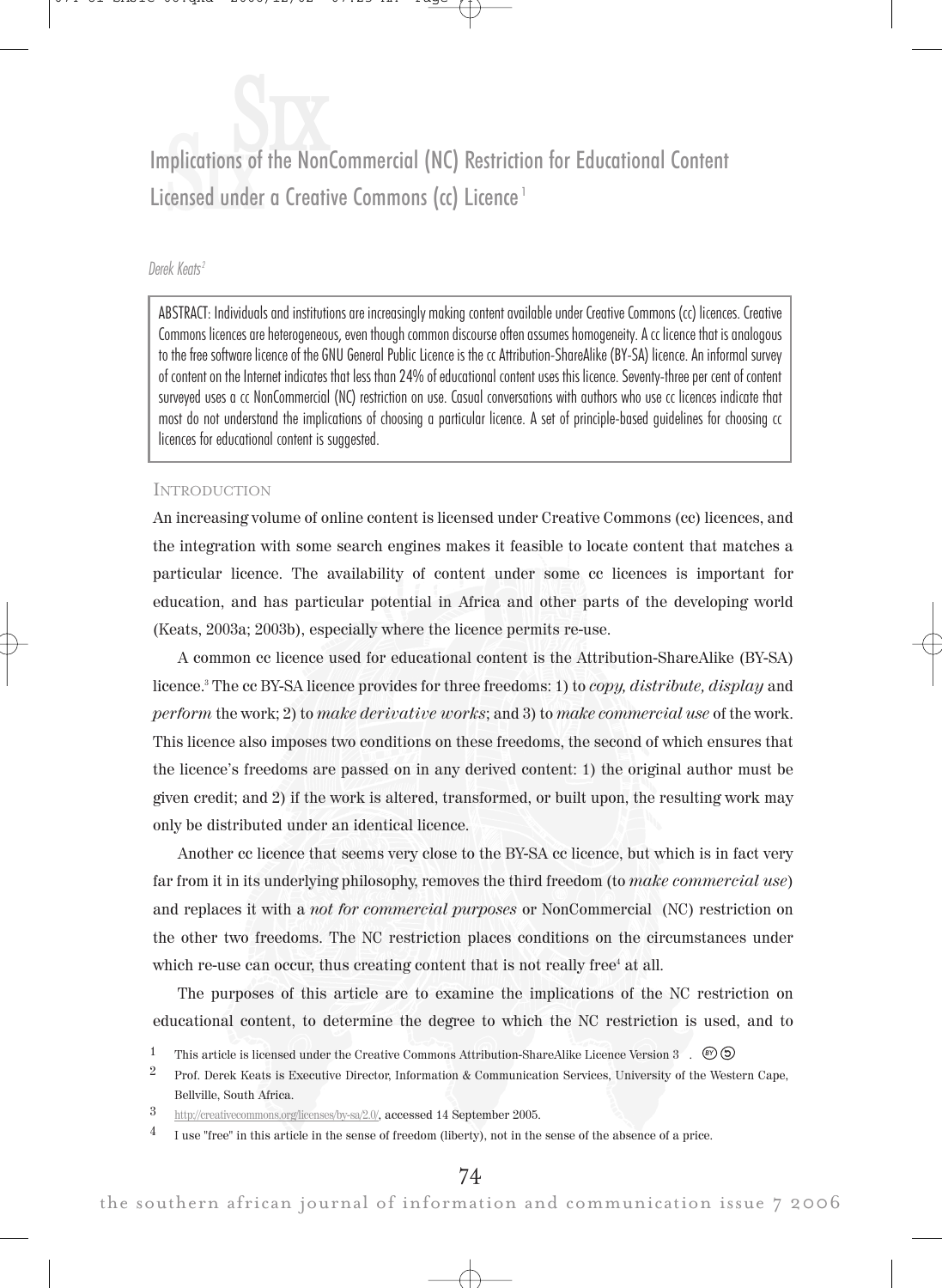examine possible reasons educational content authors choose this restriction. The article draws upon the author's personal experience of education work within the context of Africa and the developing world, and argues against using the NC restriction, except where there are clear benefits to the creators of content.

## CREATIVE COMMONS LICENCES FOR EDUCATIONAL CONTENT

The NC restriction is commonly found on online educational content of the type located using the cc search plug-in for the Mozilla Firefox web browser (See Table 1 below). Of the search terms used in the quick survey conducted to generate the data in Table 1, 74% of the pages returned included the NC restriction in the licence. Only 24% of returned pages had a free cc licence, in the sense in which the Free Software Foundation defines freedom. For instance, the MIT OpenCourseWare<sup>5</sup> initiative contains a large repository of educational materials for higher education, and the licence used makes use of the NC restriction.

| Licence                                                                                                                                                                                                                                                                                                                                                            | Symbol                                                                                                                                                        | % of results                                       |
|--------------------------------------------------------------------------------------------------------------------------------------------------------------------------------------------------------------------------------------------------------------------------------------------------------------------------------------------------------------------|---------------------------------------------------------------------------------------------------------------------------------------------------------------|----------------------------------------------------|
| Attribution (BY)<br>ShareAlike (SA)<br>NonCommercial (NC)<br>NoDerivatives (ND)<br>Attribution-ShareAlike (BY-SA)<br>Attribution-NoDerivatives (BY-ND)<br>Attribution-NonCommercial (BY-NC)<br>Attribution-NonCommercial-ShareAlike (BY-NC-SA)<br>Attribution-NonCommercial-NoDerivatives (BY-NC-ND)<br>All with a NonCommercial restriction (NC)<br>Free licences | (BY)<br>⊙<br>(\$)<br>$\left( =\right)$<br>(B) (D)<br>$(\mathbb{F})$ $(\equiv)$<br>$\circledcirc$ $\circledcirc$<br>のめの<br>$\circledcirc \circledcirc$<br>(\$) | 10<br>0.3<br>13<br>19<br>h<br>41<br>26<br>74<br>24 |
|                                                                                                                                                                                                                                                                                                                                                                    |                                                                                                                                                               |                                                    |

Table 1: Creative Commons licences for educational content. Data based on searches for a sampling of terms that have educational potential. None of the sites were examined, and only the first page of results returned was used (terms  $= 34$ , total results  $= 333$ ).

It is clear from the data presented in Table 1 that only about a quarter of educational content licensed under a cc licence uses a licence that promotes freedom, whereas nearly three-quarters preclude commercial use.

# PRACTICAL IMPLICATIONS OF THE NC RESTRICTION

The NC restriction on cc-licensed content at first sight seems to be a harmless restriction on freedom to use or produce derived works. It is often invoked because people have a largely emotional sense of "why should someone be allowed to make money off my work?" I suggest here that for educational content, this NC restriction is often based on a misunderstanding of its meaning and the broader implications of its use.

5 http://ocw.mit.edu, accessed 14 September 2005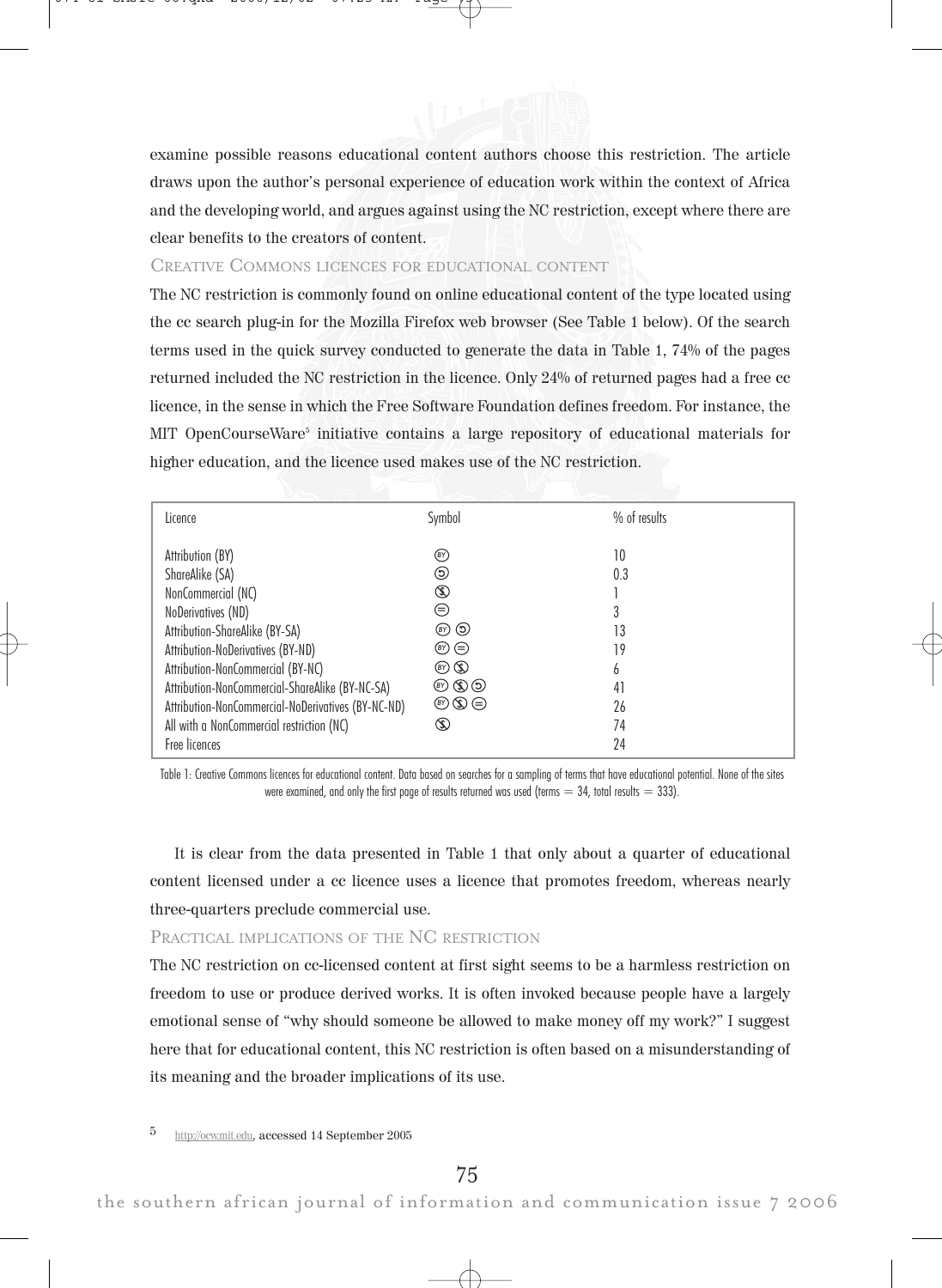#### COMPATIBILITY GAP

The wide use of the NC restriction represents a threat to the development of free content for education by creating licence incompatibilities, effectively introducing a compatibility gap.



Figure 1: Spectrum of cc licences between "all rights reserved" and "public domain", showing the licence compatibility gap between the BY-SA licence and those with a NC restriction.

The compatibility gap is easily illustrated using the MIT OpenCourseWare initiative and Rice University's Connexions project.<sup>6</sup> Both projects are supported in part by grants from the William and Flora Hewlett Foundation, $7$  and both use  $cc$  licences. Connexions content typically uses the BY cc licence, whereas MIT content uses BY-NC-SA. Since they are separated by the compatibility gap, content items from these sites may not be used together to create derivative works without obtaining permission from the individual copyright holders.

Heather Ford<sup>8</sup> (in a personal communication to the author) has argued that it is still possible to use NC-licensed content in BY-SA or BY derived works, provided that permission is acquired beforehand. This is true, as long as the author is willing to relinquish the NC restriction for works derived from that for which permission is granted. There are no guarantees that such permission will be granted, and obtaining it may be significantly more difficult than it would be for fully "all rights reserved" materials that are published commercially.

#### RIGHTS ACQUISITION

One reason that obtaining such permission may be difficult to obtain is that the NC restriction is often applied to personally published materials, for which there is no central clearing agency. If the materials are relatively new, then there is a good chance that there are contact details for the author. However, as materials age, or people move to different jobs, or creators come to the end of their lives, obtaining permission becomes ever more difficult. Also, as the

- $\frac{6}{7}$  http://cnx.rice.edu, accessed 14 September 2005.
- $\frac{7}{8}$  www.hewlett.org, accessed 14 September 2005.
- 8 Ford, Executive Director of iCommons, a Creative Commons subsidiary, is co-author of another article in this volume.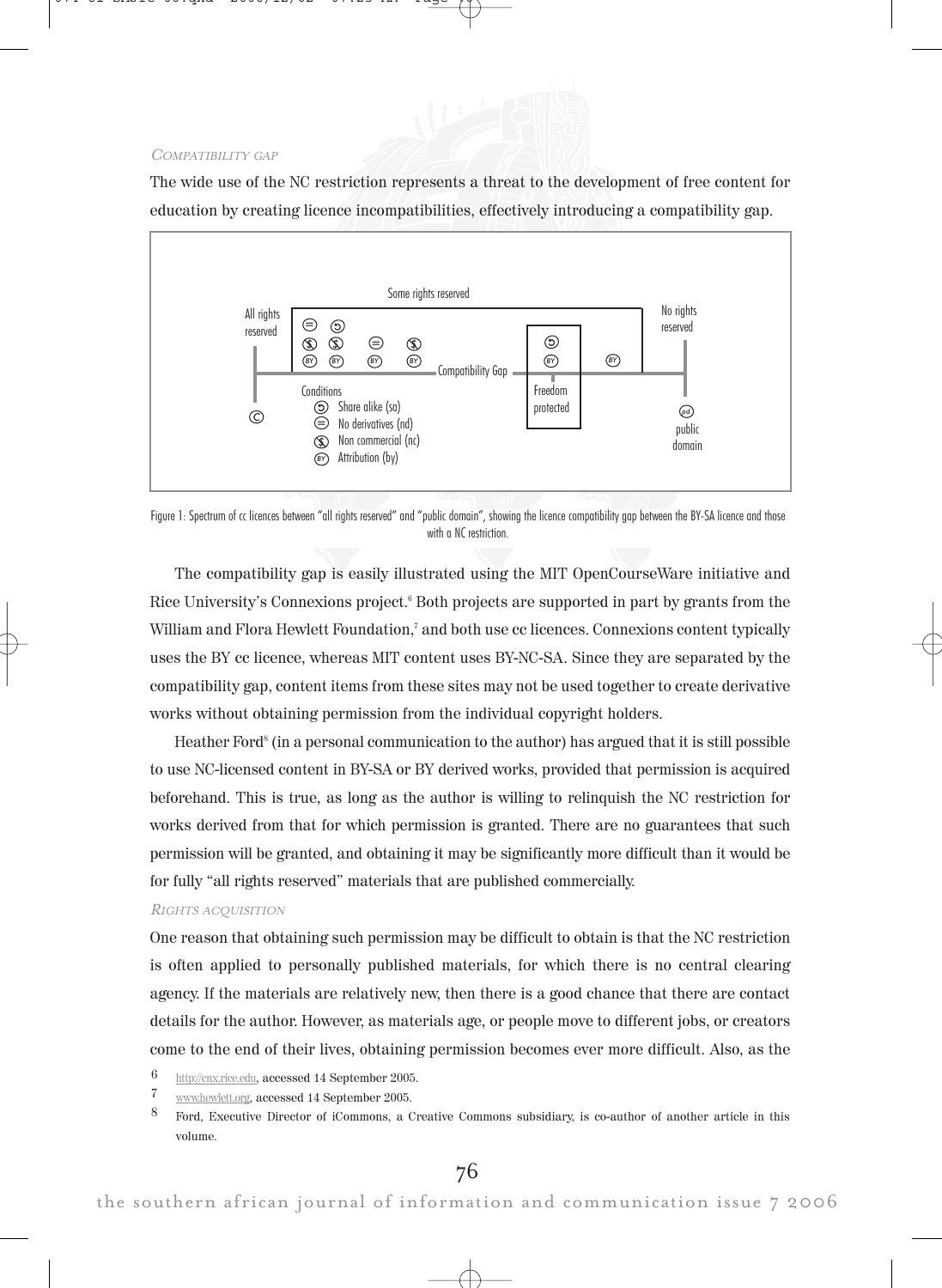number of potential sources of material increases, managing the increasingly complex mix of licences and permissions becomes ever more difficult. Thus, one of the key benefits of the cc licence – simplification of rights acquisition – is eroded over time.

Apart from these issues, there are a number of other direct implications of using the NC restriction. The first is that the work will be used much less often, even for educational purposes. The reasons for this are many. One of them relates to the fact that if an author produces a collection of educational materials, and licenses them under a licence that lacks the NC restriction, she cannot include materials with a NC restriction because the licences are incompatible. She could use different licences for different objects within the collection, or distribute them in separate packages, but she still cannot use them in a derived work no matter how small the change, unless, of course, she is willing to tread the increasingly complex quagmire of obtaining special permissions as noted above.

A practical example illustrates this problem. A the University of the Western Cape, we have a Free Content and Free and Open Courseware Implementation Strategy that recommends the BY-SA cc licence, and our e-learning software provides for this licence to be selected and applied to online content automatically. We believe the best use will be made of our content if it is free,<sup>9</sup> and we believe that free content is in the best interests of education broadly.

To help our lecturing staff understand the cc concept in general, and the BY-SA licence in particular, I wanted to create a course to be offered within our free software e-learning platform,<sup>10</sup> and for this content to be made available under the BY-SA licence. Given the nature of cc, I was sure that somebody had developed some interesting video or rich Internet content that I could use, so I searched for it on the Internet. I located a useful video, What is Free  $Culture?,<sup>11</sup>$  and another one that complements it well. I wanted to take these two videos and work them together with some of my own material to make a video clip that explains cc and the BY-SA licence in the context of free culture. However, I then discovered that What is Free Culture? has the NC restriction prohibiting commercial use. Because of the licence, it also requires that if you alter, transform, or build upon this work, you may distribute the resulting work only under a licence identical to this one.

When I discovered that I could not build on this element of culture without getting permission from someone whose contact details I was unable to locate, I realised that it is not free culture, of the sort envisioned by Lessig (2004), at all. It is restricted culture. It is freer than it would be if it were subject to full copyright, but it is not free, and I am not free to use it to create free content. To use an analogy, it is free culture to the same degree that an inmate

<sup>9</sup> See footnote 4 above on use of the term "free" in this article.

<sup>10</sup> http://elearn.uwc.ac.za/, accessed 14 September 2006.

<sup>11</sup> http://www.archive.org/details/what is free culture, accessed 14 September 2006.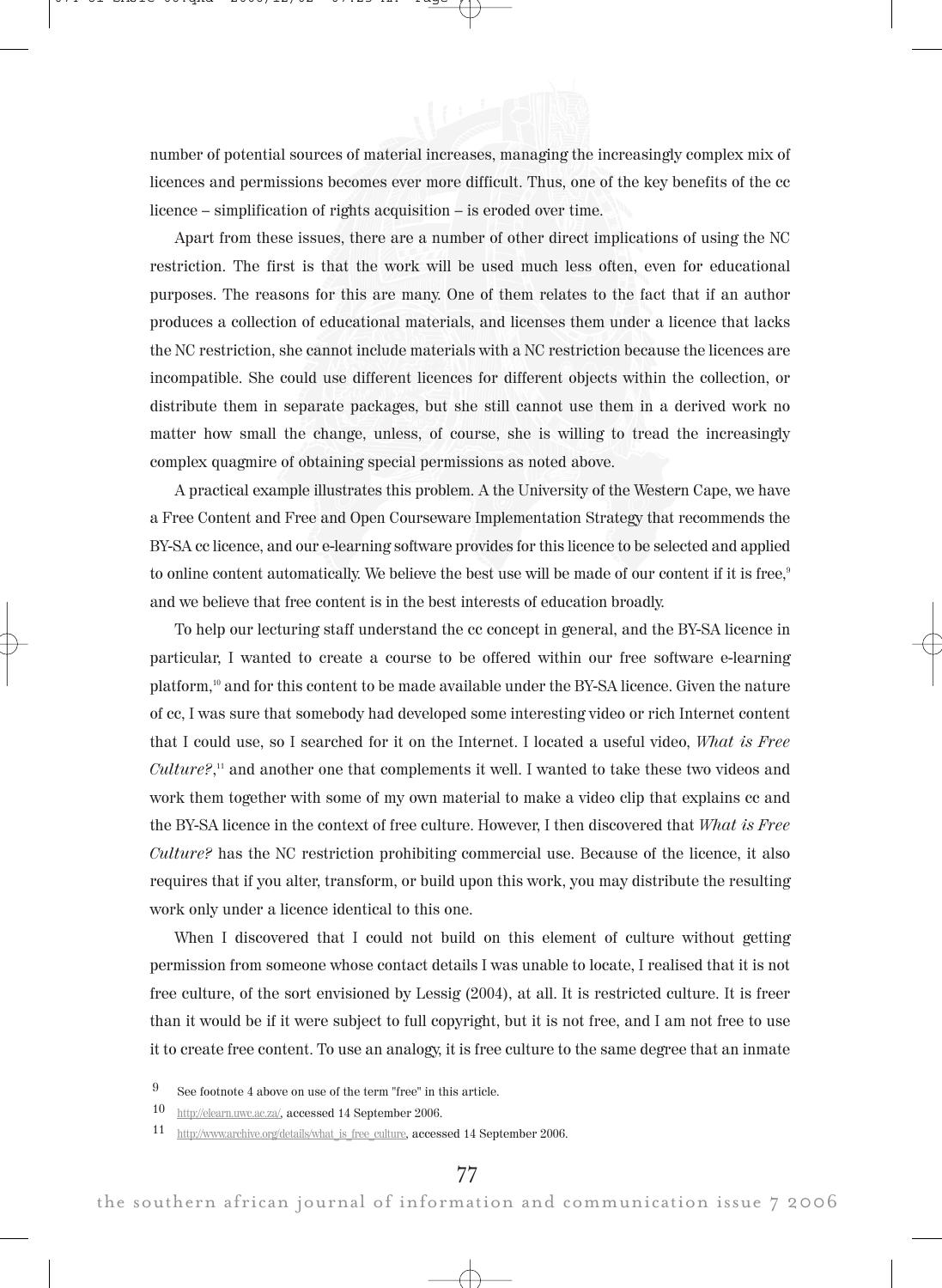

in a minimum security prison is freer than an inmate in a maximum security prison, but it is not free. It is not that I want to use it commercially. I do not, and probably never would, even if I knew exactly what constituted commercial use. But I do not want to preclude my work from being used in a commercial setting because I believe in the benefits of re-use, some of which I outline below. The NC restriction, by preventing derivative works that do not include a NC restriction, reduces the usefulness of the materials. There may well be legitimate reasons for including a NC restriction in some cases, but for most educational content this restriction is not necessary, and reduces the content's usefulness.

#### ENHANCEMENT BY COMMERCIAL ORGANISATIONS

One consequence of the NC licence is that educational content that has a NC restriction cannot be enhanced by commercial organisations, which typically have more creative resources at their disposal than educational institutions. Let us imagine that I produce a useful drawing of a cell being infected by the human immunodeficiency virus (HIV), and a commercial training company, with many more resources than I have access to, decides to use my materials in a corporate training setting (a commercial use). In order to improve the materials, they create an interactive animation of the cell infection process. A BY-SA licence on my original drawing would mean that the commercial firm's enhancement must be made freely available, with the result that in my class I would have a much improved learning resource for my students. An NC restriction would prevent this benefit from ever arising.

#### A FALSE PREMISE

Casual conversations with a number of content authors who use, or are planning to use, the NC restriction indicate that they typically do not understand the benefit of allowing commercial use. Instead, they are typically under the impression that someone can take their content and use it commercially, including making alterations, and give nothing back. From this perspective, the NC restriction seems logical, but this is a false premise.

There are some important questions that can help one to decide whether or not to apply the NC restriction.

- Do I lose anything by leaving out the NC restriction and only using a BY-SA licence?
- If someone makes money out of my content, do I lose anything? and
- Are there significant gains that can arise out of not restricting commercial use?

The answer to the first question depends on the kind of material that is being licensed. If it is a commercially published book, and you want to promote sales, then there is probably a legitimate reason for a NC restriction to prevent other publishers from publishing it and selling it at a lower price than your own publisher. But even for a book of this nature, you are not likely to gain financial benefit forever. So it is reasonable to offer it under two licences, one for the period during which financial gain is expected, and another for after that time period.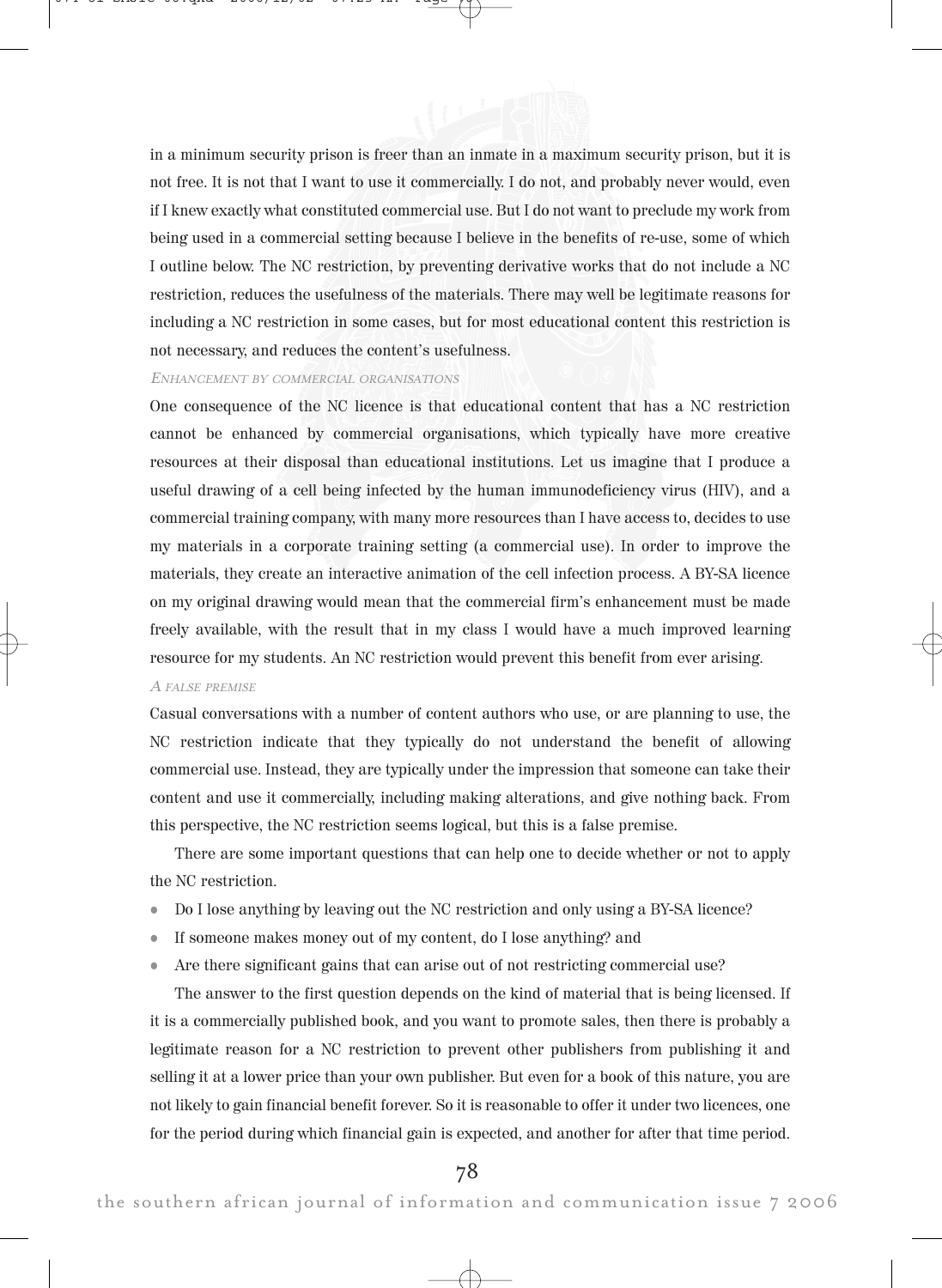

For example, I might publish my book with a NC restriction for five years, after which it reverts to a BY-SA licence. However, for educational resources that are not going to be sold commercially, this benefit does not arise, and you lose the benefit of possible improvements made either for commercial use or by those who do not wish to use the NC restriction. Since content is non-rivalrous, greater use is not a loss but rather a gain.

In Africa and other areas of the developing world, capacity-building is vital to development (Keats & Beebe, 2004). Capacity-building happens in purely non-profit educational settings, in private sector initiatives, as well as in grey areas in between. The NC restriction creates uncertainty, and precludes the use of NC-restricted content in private sector capacity-building initiatives, and because of the restriction may also preclude the use of NC materials in combination with materials where the NC restriction is not used.

# GUIDELINES FOR CC LICENCES FOR EDUCATIONAL CONTENT

The decision whether to use the NC restriction ultimately rests with the author. I hope that this decision will not be taken based on incorrect assumptions or emotional appeal, but will be the result of a wise decision. This article appeals to educational content authors seriously to consider not using the NC restriction, but rather to use the BY-SA licence for content that has educational application, unless there are very good reasons to do otherwise. Creating truly free content can contribute to social good as well as bringing benefits to the author.

To facilitate use of the BY-SA licence, the guidelines illustrated in Figure 2 below are suggested for educational content licensing. These guidelines are implemented in the Free Content and Free and Open Courseware Implementation Strategy at the University of the Western Cape (Keats & Ridge, 2005). -



Figure 2: Suggested guidelines for choosing cc licences for educational content

79

the southern african journal of information and communication issue 7 2006